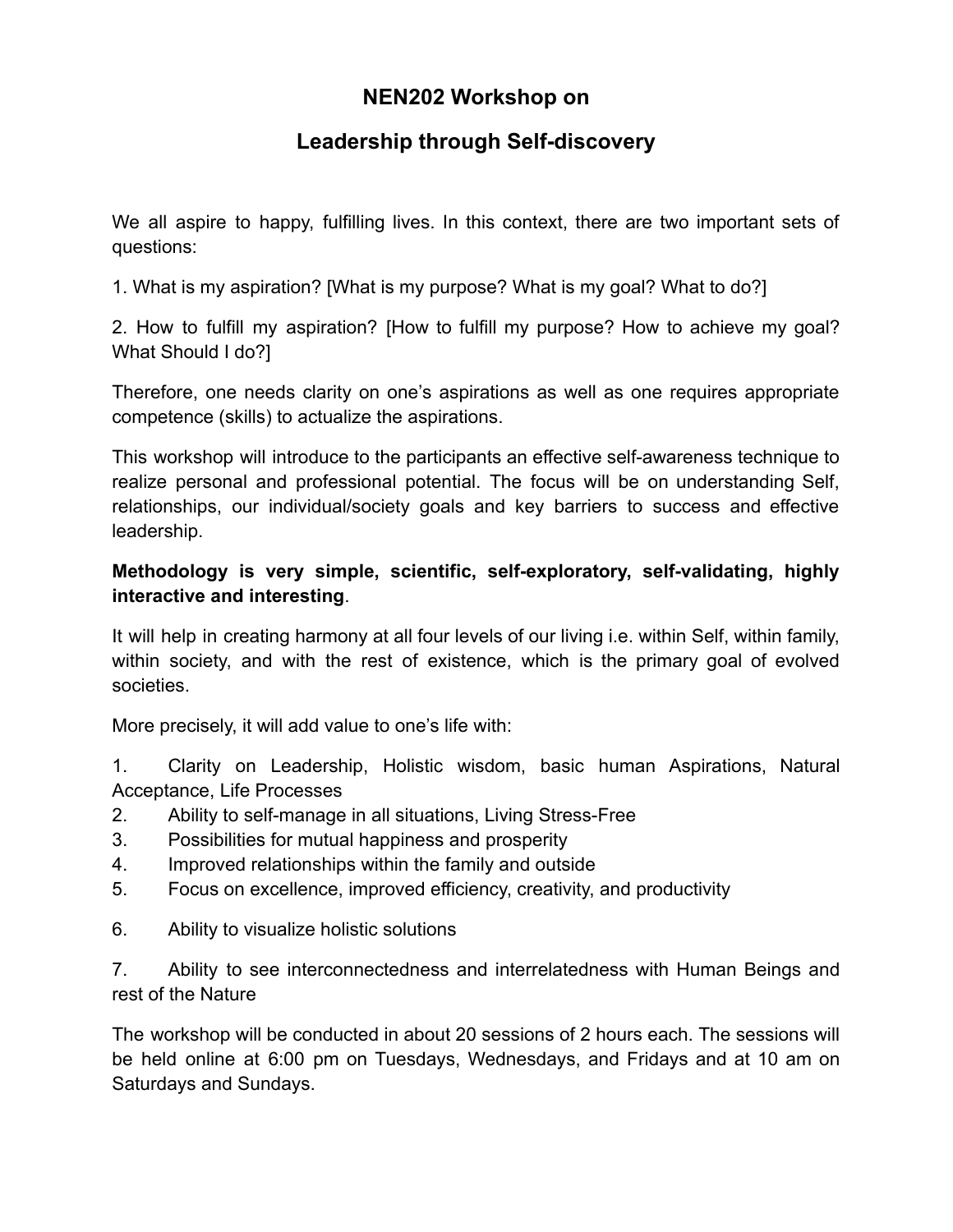Facilitators – IIT Delhi Alumni: Shri Sushil Jain and Dr Gopal Babu

The broad outline of the workshop modules is as follows. Some of the sessions in the table will be combined so as to have a duration of the workshop of about 40 hours.

| <b>Workshop modules</b> |
|-------------------------|
|-------------------------|

| <b>Module</b><br>1            | <b>Session</b>          | <b>Introduction</b>                                               |
|-------------------------------|-------------------------|-------------------------------------------------------------------|
|                               | 1                       | <b>Understanding the Need</b>                                     |
|                               | $\overline{2}$          | Self-exploration as the Process                                   |
|                               | $\overline{3}$          | Continuous Happiness and Prosperity - the Basic Human             |
|                               |                         | Aspirations                                                       |
|                               | 4                       | Right Understanding, Relationship, and Physical Facility          |
|                               | 5                       | Happiness and Prosperity - Current Scenario                       |
|                               | 6                       | Method to Fulfill the Basic Human Aspirations                     |
|                               |                         |                                                                   |
| <b>Module</b><br>$\mathbf{2}$ | <b>Session</b>          | <b>Harmony in the Human Being</b>                                 |
|                               | 1                       | Understanding Human being as the Co-existence of Self and<br>Body |
|                               | $\overline{2}$          | Distinguishing between the Needs of the Self and the Body         |
|                               | 3                       | The Body as an Instrument of the Self                             |
|                               | 4                       | Understanding Harmony in the Self                                 |
|                               | 5                       | Harmony of the Self with the Body                                 |
|                               | 6                       | Program to ensure self-regulation and Health                      |
|                               |                         |                                                                   |
| <b>Module</b><br>3            | <b>Session</b>          | <b>Harmony in the Family and Society</b>                          |
|                               | 1                       | Harmony in the Family - the Basic Unit of Human Interaction       |
|                               | $\overline{2}$          | Values in Human-to-Human Relationship                             |
|                               | 3                       | 'Trust' - the Foundational Value in Relationship                  |
|                               | $\overline{4}$          | 'Respect'- as the Right Evaluation                                |
|                               | 5                       | Understanding Harmony in the Society                              |
|                               | 6                       | Vision for the Universal Human Order                              |
|                               |                         |                                                                   |
| <b>Module</b><br>4            | <b>Session</b>          | <b>Harmony in the Nature/Existence</b>                            |
|                               | 1                       | Understanding Harmony in the Nature                               |
|                               | $\overline{2}$          | Interconnectedness, self-regulation, and Mutual Fulfillment       |
|                               |                         | among the Four Orders of Nature                                   |
|                               | 3                       | Realizing Existence as Coexistence at All Levels                  |
|                               | $\overline{\mathbf{4}}$ | The Holistic Perception of Harmony in Existence                   |
|                               |                         |                                                                   |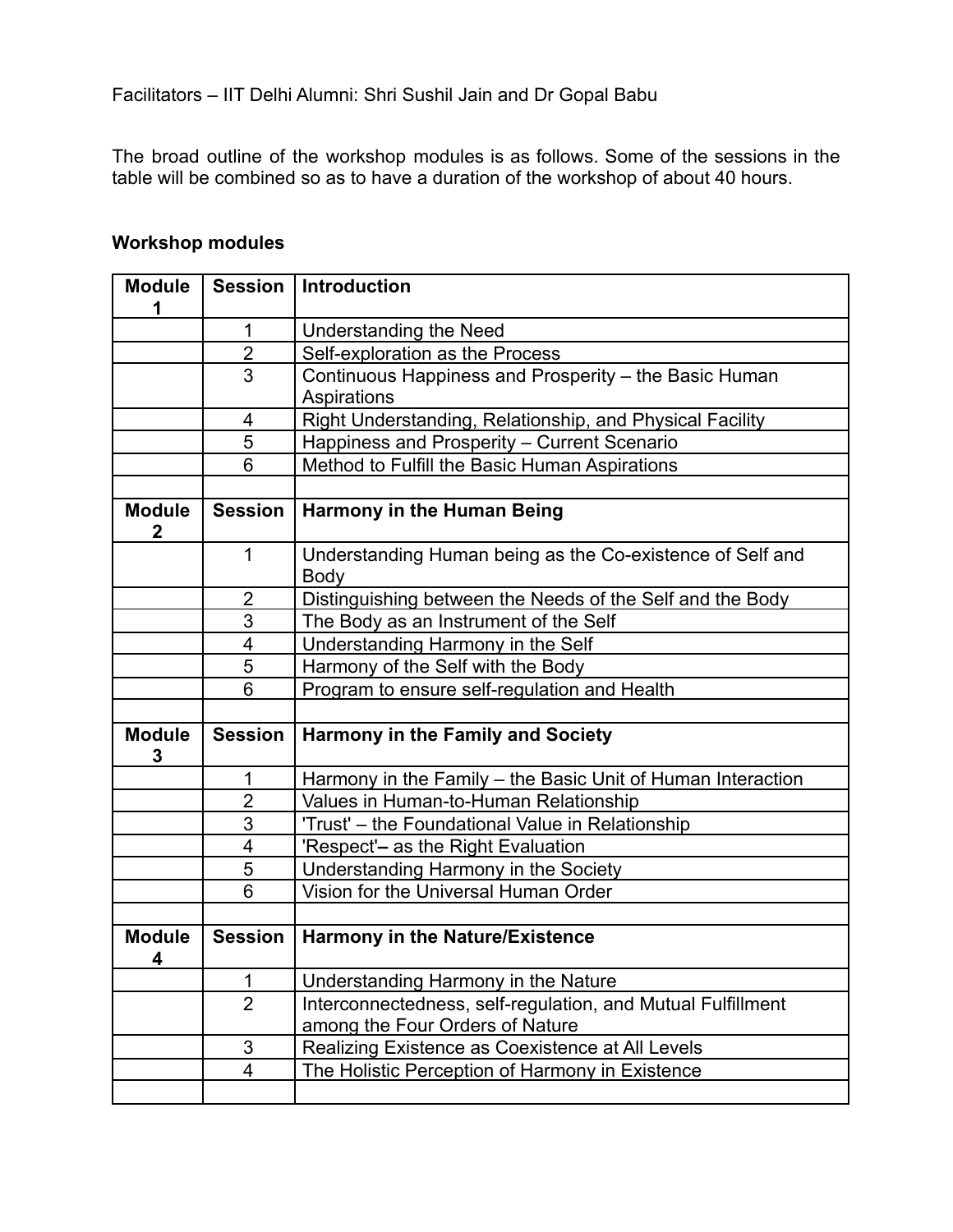| <b>Module</b> | <b>Session</b> | Implications of the Holistic Understanding - a Look at        |
|---------------|----------------|---------------------------------------------------------------|
| 5             |                | <b>Professional Ethics</b>                                    |
|               |                | Definitiveness of (Ethical) Human Conduct                     |
|               | 2              | A Basis for Humanistic Education, Humanistic Constitution and |
|               |                | <b>Universal Human Order</b>                                  |
|               | 3              | <b>Competence in Professional Ethics</b>                      |
|               | 4              | Holistic Technologies, Production Systems and Management      |
|               |                | <b>Models-Typical Case Studies</b>                            |
|               | 5              | Strategies for Transition towards Value-based Life and        |
|               |                | Profession                                                    |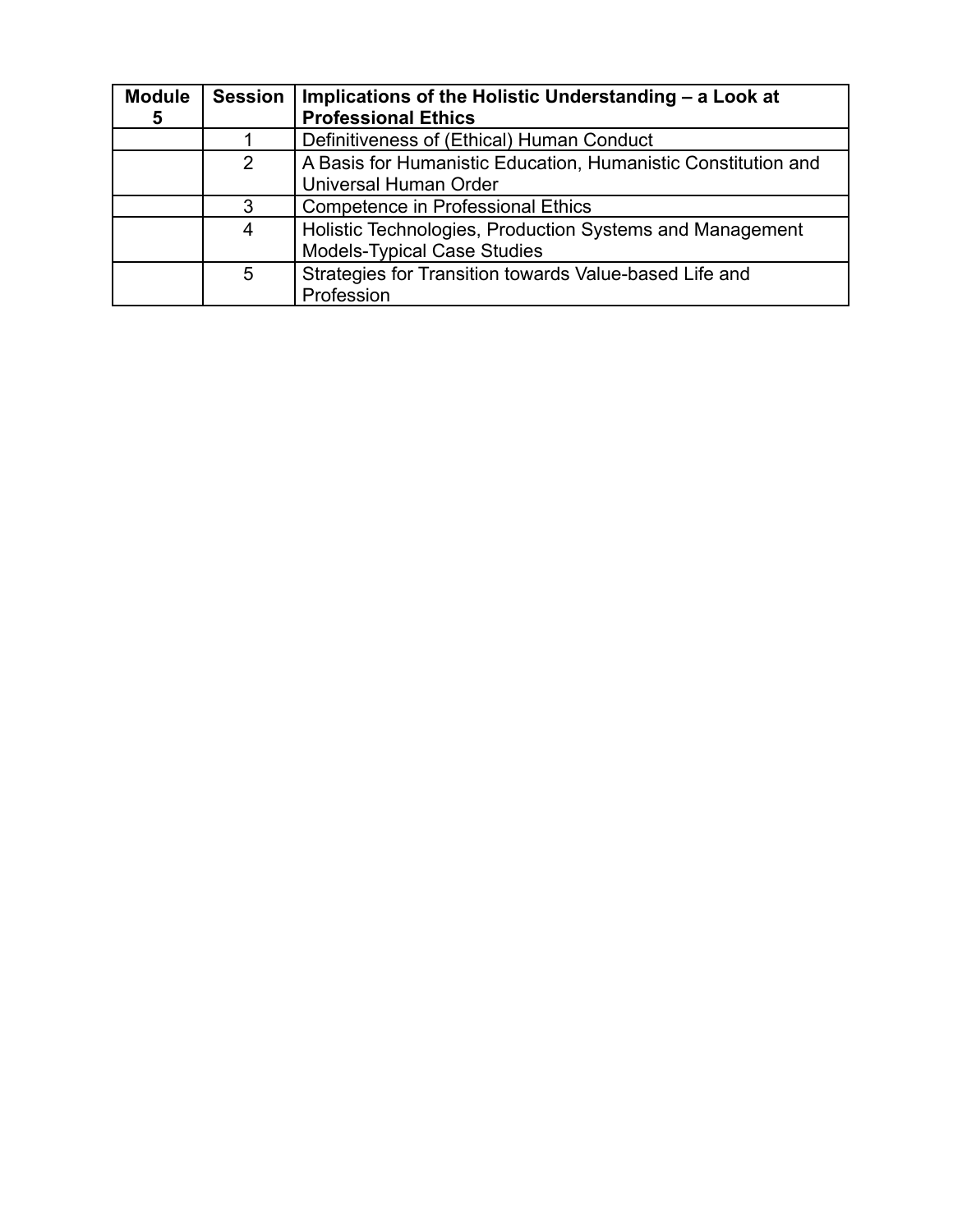

Associated with UHV Movement, FRNV, NRCVEE-IITD, TGF, PSSM, with an understanding that:

*Facilitated exploring and understanding Self is essential for all, in education (schools, colleges, training institutions), to empower individuals for building strong, sustainable, evolved and happy societies everywhere*.

Alumnus of IIT Delhi, with B. Tech. (1973) and M. Tech. (1975) in electrical engineering; stayed in Kumaon & Vindhyachal hostels; Fellow & Life Member: Institution of Engineers (India), Institution of Valuers, Indian Society of Lighting Engineers; LM-IEEE, SESI, ICA.

Associated with IIT Delhi Alumni Association since 2002, Secretary (2003-04) and President (2004-05), represented IITDAA on the Senate (2004-05).

45 Years of professional experience on major construction projects with multinationals, in India and abroad; as entrepreneur, engaged in contracting, consultancy, manufacturing, exports, design consultancy for Delhi and Mumbai Metro Lines, industries, universities, large housing projects, EDH, city centers.

 $\mathcal{L}_\text{max} = \mathcal{L}_\text{max} = \mathcal{L}_\text{max} = \mathcal{L}_\text{max} = \mathcal{L}_\text{max} = \mathcal{L}_\text{max} = \mathcal{L}_\text{max} = \mathcal{L}_\text{max} = \mathcal{L}_\text{max} = \mathcal{L}_\text{max} = \mathcal{L}_\text{max} = \mathcal{L}_\text{max} = \mathcal{L}_\text{max} = \mathcal{L}_\text{max} = \mathcal{L}_\text{max} = \mathcal{L}_\text{max} = \mathcal{L}_\text{max} = \mathcal{L}_\text{max} = \mathcal{$ 

 $\overline{\phantom{a}}$ 

Mobile: 9811568625 Email: [scheel.skj@gmail.com](mailto:scheel.skj@gmail.com) Address: 806, SatpuraTower, Kaushambi-201010 Delhi NCR (Ghaziabad – UP)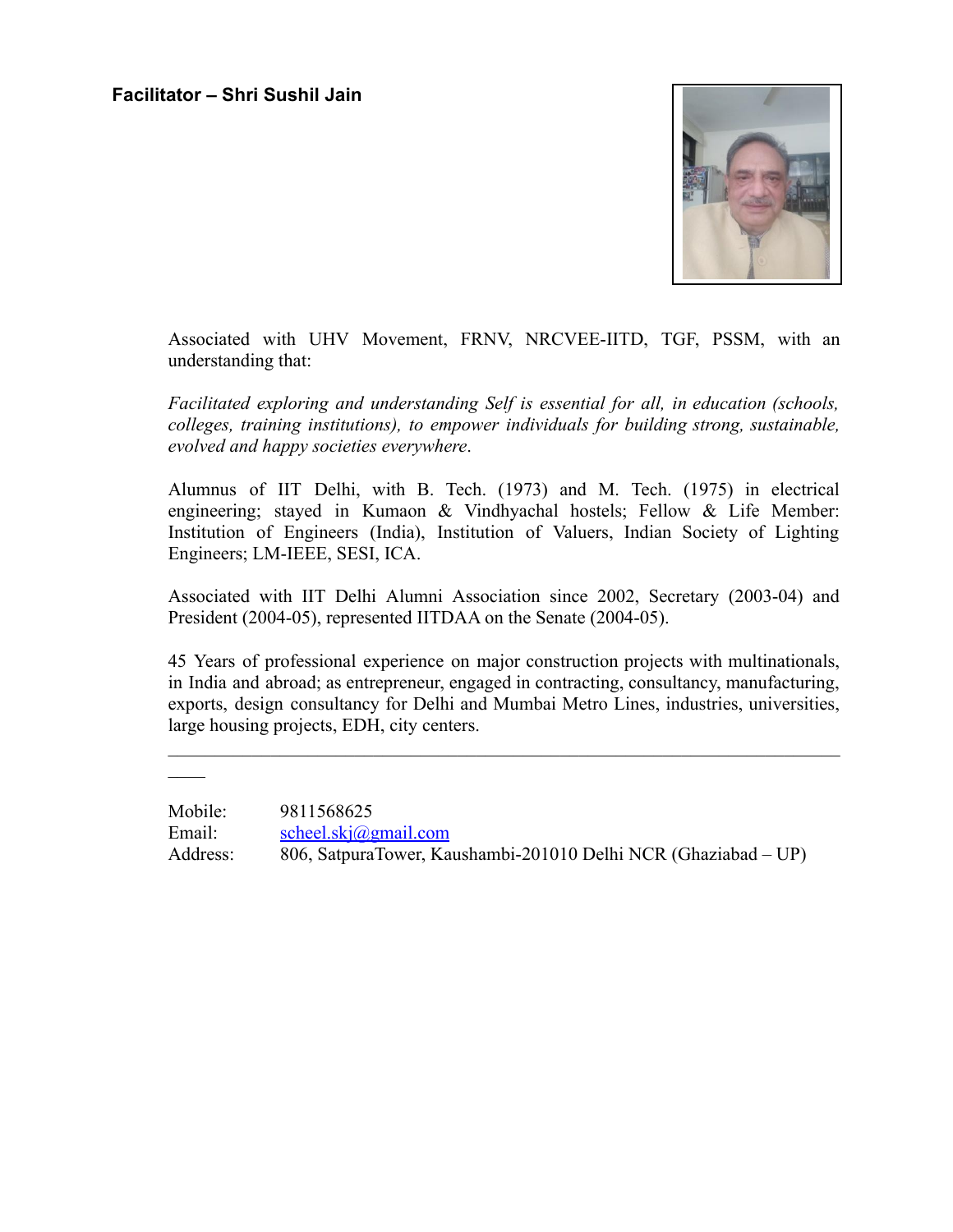## **Dr. Gopal Babu** +91-9999482057 gopalbabu@iitdalumni.com



### **Education:**

- Ph.D. from IIT Delhi, NRCVEE (National Resource Center for Value Education in Engineering) on **"Discovering Harmony and Interconnectedness in Nature for evaluating and evolving sustainable Socio technological system",** November 2020.
- M.Tech (IT) from Karnataka State of Open University in 2010.
- B. Tech (IT) from IEC COLLEGE OF ENGINEERING AND TECHNOLOGY affiliated to UP TECHNICAL UNIVERSITY LUCKNOW in July 2004.

#### **Publications:**

- Babu G, Satya Harsh, Gaur R R, Satya Santosh, सस्टेनेबिलिटी मॉडल की खोज में कुछ प्रयास (क्षेत्रीय एवं वैश्विक अध्यन), Jigyasa, IIT Delhi, 2021; 35: 64 – 69
- Babu G, Gaur RR. "Understanding Inherent Interconnectedness, Co-existence and Self-regulation in Nature (Existence) and their Implications Leading to a Holistic Worldview". Int J Adv Res Peace Harm Edu 2017; 2: 21-26.
- Babu G, Interdisciplinary Research Project Report entitled "Discovering Interconnectedness" and Co-existence at various levels in Nature through scientific evidence, direct observations and spirituality", IASE Deemed University Gandhi Vidya Mandir, Sardarshahar, Rajasthan, 2015, Smaran Prakashan, New Delhi.
- Babu G, Satya Santosh, Bagaria Ganesh, सतत विकास में परिवार की भूमिका एक अवलोकन, Jigyasa, IIT Delhi, 2015; 29: 4 – 6.

### **Workshops/Conferences attended**

- 10 days AICTE sponsored workshop on Non-Violent Communication for the development of value-based courses, 25 – 31 July 2021.
- 2<sup>nd</sup> National Conference on Universal Human Values in Higher Education "AKTU as a Living Model for a Sustainable Humane Society", organized by TEQIP-III, conducted by VE Cell, AKTU, Lucknow, 18 – 20 July 2019.
- National Conference on Information and Communication Technology Opportunities & Challenges in 21st Century, 4th – 5th February' organized by Birla Institute of Technology, MESRA, RACHI, 4-5 Feb, 2011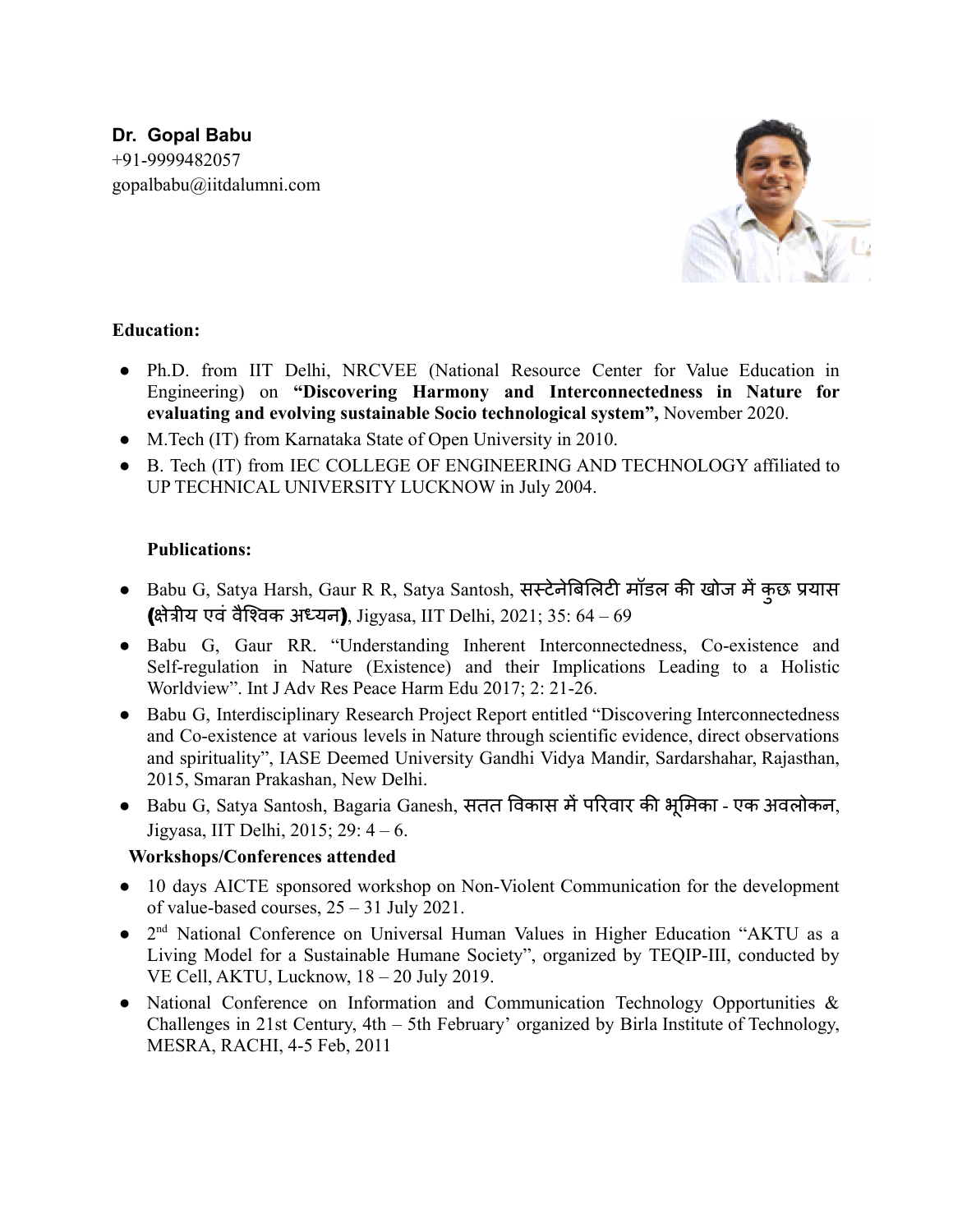- Two weeks workshop on Emerging Trends in Networking Technology, Data Engineering & Information Security, sponsored by Ministry of Human Resource Development, Government of India, 18 July 2011- 29 July 2011.
- National Seminar on Emerging Trends in Virtualization & Cloud Computing, organized by MAIT, Ghaziabad, 15 Feb 2011
- Attended a certified "Program in Advanced Java Programming for Web Development" of 72 Hour duration from NIIT, New Delhi. 2010
- Eight days FDP on "Human Values and Professional Ethics", by UPTU, Lucknow, 13 July 19 July 2009.
- National Conference on Technologies and Trends in Advance Computing. Organized by Ideal Institute of Technology, 2008

#### **Achievements**

- Course Coordinator of MOOCS Course on UHV-IV: Vision for Humane Society.
- Expert member of the committee to finalize the model curriculum in Universal Human Values since 17 Dec 2021.
- Member of National Coordination Committee for Student Induction Program (NCC-SIP), AICTE since 2019. Active participation in designing activities for Students Induction Programs and syllabus for Value Education.

## **Worked as Resource Person of Universal Human Values**

- Nominated Member of 'Value Education Cell' of MTU (Mahamaya Technical University) by Hon'ble' Vice Chancellor of the University on 120 august 2011.
- Conducting 8 Day's workshops on "Human Values and Professional Ethics" for MTU faculty members since 2011.
- Conducting 8 Day's workshops on "Human Values and Professional Ethics" for UPTU faculty members since 2011.
- Conducting 8 Day's workshops on "Human Values and Professional Ethics" for PTU (Punjab Technical University) faculty members since 2013.
- Conducting UHV111 course in the form of 8 days' workshop for students of IRCVE (International Resource Center for Value Education), PTU, Kapurthala.
- Conducting 8 Day's workshops on "Universal Human Values" for faculty members of Galgotia University, Greater Noida, since 2013.
- Conducting 8 Day's workshops on "Human Values and Professional Ethics" for faculty members of HPTU (Himachal Pradesh Technical University), since 2013.
- Conducting 8 Day's workshops on "Human Values and Professional Ethics" for faculty members of Atmiya Group of Institutions, Rajkot since 2014.